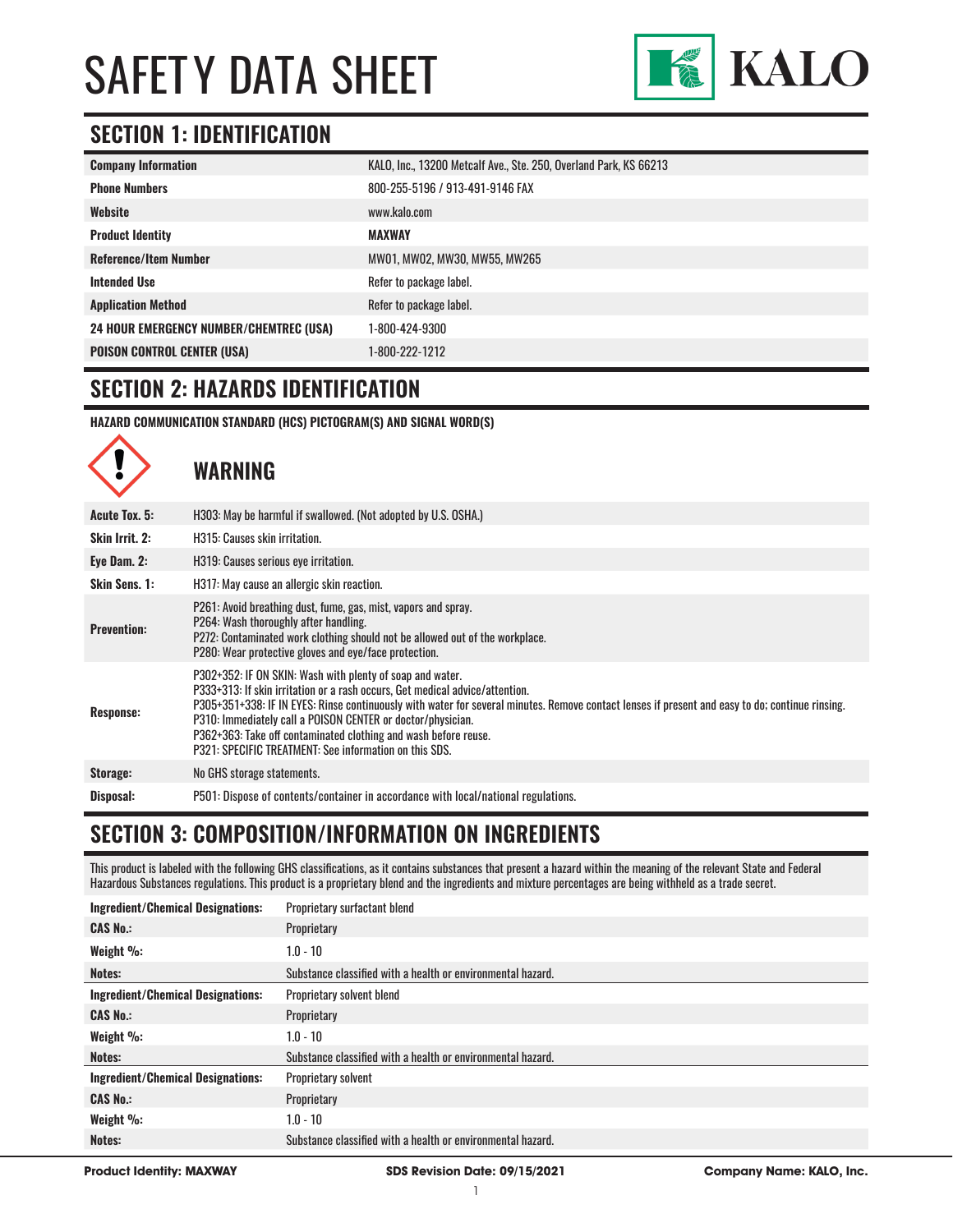

#### **SECTION 4: FIRST AID MEASURES**

#### **[DESCRIPTIONS]**

| General:    | In all cases of doubt, or when symptoms persist, seek medical attention. Never give anything by mouth to an unconscious person.                                                                                                         |
|-------------|-----------------------------------------------------------------------------------------------------------------------------------------------------------------------------------------------------------------------------------------|
| Inhalation: | Remove to fresh air. Keep patient warm and at rest. If breathing is irregular or stopped, give artificial respiration. If unconscious, place in the recovery<br>position and obtain immediate medical attention. Give nothing by mouth. |
| Eyes:       | Irrigate copiously with clean fresh water for at least 10 minutes, holding the eyelids apart and seek medical attention.                                                                                                                |
| Skin:       | Remove contaminated clothing. Wash skin thoroughly with soap and water or use a recognized skin cleanser. Do NOT use solvents or thinners.                                                                                              |
| Ingestion:  | If accidentally swallowed, obtain immediate medical attention. Keep at rest, Do NOT induce vomiting.                                                                                                                                    |
|             | [MOST IMPORTANT SYMPTOMS AND EFFECTS, BOTH ACUTE AND DELAYED]                                                                                                                                                                           |
| Overview:   | No adverse symptoms or effects anticipated under normal handling conditions. See Section 2 for further details.                                                                                                                         |
| Eyes:       | Causes serious eye irritation.                                                                                                                                                                                                          |
| Skin:       | May cause an allergic skin reaction. Causes skin irritation.                                                                                                                                                                            |
| Ingestion:  | May be harmful if swallowed (Not adopted by U.S. OSHA.)                                                                                                                                                                                 |

#### **SECTION 5: FIREFIGHTING MEASURES**

**Extinguishing Media:** Alcohol resistant foam, CO2 , powder, or water spray. Do not use water jet.

| <b>Special Hazards:</b>         | Combustion may yield smoke, carbon monoxide, and other products of incomplete combustion. Oxides of sulfur, nitrogen or phosphorus may<br>also be formed. Avoid breathing dust, fume, gas, mist, vapors and spray. Never use welding or cutting torches on or near container, even if<br>empty.                                                        |
|---------------------------------|--------------------------------------------------------------------------------------------------------------------------------------------------------------------------------------------------------------------------------------------------------------------------------------------------------------------------------------------------------|
| <b>Advice For Firefighters:</b> | Evacuate area. Prevent contamination from run-off of adjacent areas, streams, drinking water and sewers. Do not flush down sewers or other<br>drainage systems. Exposed firefighters must wear standard protective equipment and in enclosed areas self-contained breathing apparatus.<br>Use water-spray to cool fire-exposed surfaces and personnel. |

### **SECTION 6: ACCIDENTAL RELEASE MEASURES**

| <b>Precautions/Procedures:</b>                                         | Keep all sources of ignition away from spill/release. In case of a major spill or spillage in a confined space evacuate the area and<br>check vapor levels.                                                                                                                                                                                                                                                                                                                                                                                                                                                                                                               |
|------------------------------------------------------------------------|---------------------------------------------------------------------------------------------------------------------------------------------------------------------------------------------------------------------------------------------------------------------------------------------------------------------------------------------------------------------------------------------------------------------------------------------------------------------------------------------------------------------------------------------------------------------------------------------------------------------------------------------------------------------------|
| <b>Environmental Precautions:</b>                                      | Do not allow spills to enter drains or water courses.                                                                                                                                                                                                                                                                                                                                                                                                                                                                                                                                                                                                                     |
| <b>Methods and Material For</b><br><b>Containment and Cleaning Up:</b> | Ventilate the area and avoid breathing vapors. Take the personal protective measures listed in Section 8. Contain and absorb spillage<br>with non-combustible materials (e.g. sand/earth/vermiculite). Place in closed containers outside buildings and dispose of according<br>to the Waste Regulations (see Section 13). Clean, preferably with a detergent. Do not use solvents. Do not allow spills to enter drains<br>or water courses. If drains, sewers, streams or lakes are contaminated, inform the local water company immediately. In the case of<br>contamination of rivers, streams, or lakes, the Environmental Protection Agency should also be informed. |

### **SECTION 7: HANDLING AND STORAGE**

| <b>Precautions For Safe Handling:</b> | Do not get in eyes, on skin, or on clothing. Do not breathe vapors or mists. Keep container closed. Use only with adequate<br>ventilation. Use good personal hygiene practices. Wash hands before eating, drinking, smoking. Remove contaminated clothing<br>and wash before reuse. Destroy contaminated belts and shoes and other items that cannot be decontaminated. Have eyewash<br>accessible to use in handling area. See Section 2 for further details. |
|---------------------------------------|----------------------------------------------------------------------------------------------------------------------------------------------------------------------------------------------------------------------------------------------------------------------------------------------------------------------------------------------------------------------------------------------------------------------------------------------------------------|
| <b>Conditions For Safe Storage:</b>   | Store in tightly closed containers in dry, well-ventilated area, away from excessive heat and incompatibles.<br>See Section 2 for further details.                                                                                                                                                                                                                                                                                                             |
| <b>Incompatible Materials:</b>        | Oxidizing agents.                                                                                                                                                                                                                                                                                                                                                                                                                                              |
| <b>Specific End Use(s):</b>           | See product label.                                                                                                                                                                                                                                                                                                                                                                                                                                             |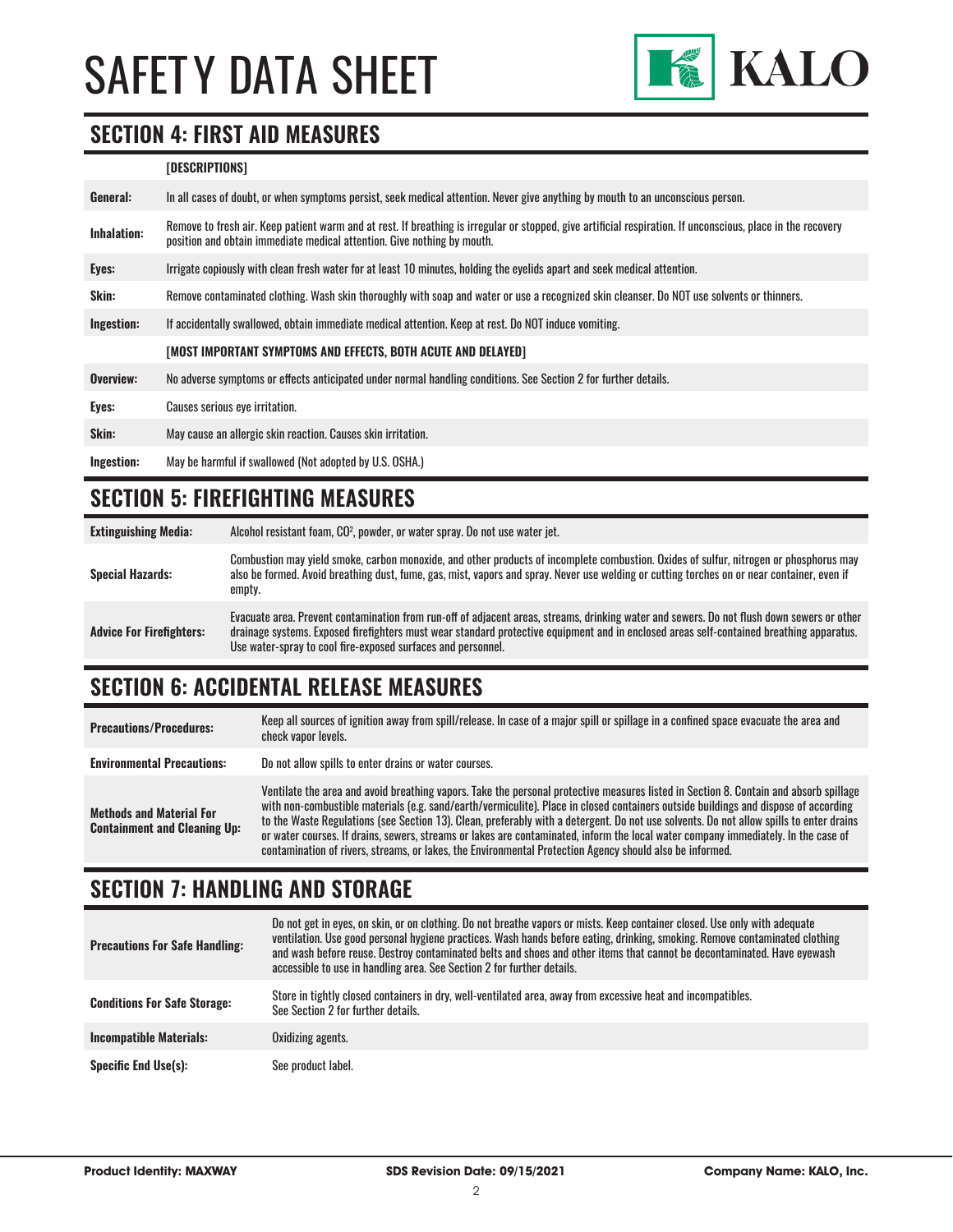

### **SECTION 8: EXPOSURE CONTROLS/PERSONAL PROTECTION**

| <b>Exposure Data:</b> | This product contains the following ingredient with established limits for exposure under OSHA, ACGIH and/or NIOSH. |               |                      |
|-----------------------|---------------------------------------------------------------------------------------------------------------------|---------------|----------------------|
| <b>CAS No.</b>        | Ingredient                                                                                                          | <b>Source</b> | Value                |
|                       | <b>Proprietary Surfactant Blend</b>                                                                                 | <b>OSHA</b>   | No Established Limit |
| Proprietary           |                                                                                                                     | ACGIH         | No Established Limit |
|                       |                                                                                                                     | NIOSH         | No Established Limit |
| <b>CAS No.</b>        | Ingredient                                                                                                          | <b>Source</b> | <b>Value</b>         |
| Proprietary           | <b>Proprietary Solvent Blend</b>                                                                                    | <b>OSHA</b>   | No Established Limit |
|                       |                                                                                                                     | <b>ACGIH</b>  | No Established Limit |
|                       |                                                                                                                     | NIOSH         | No Established Limit |
| <b>CAS No.</b>        | Ingredient                                                                                                          | <b>Source</b> | Value                |
| Proprietary           | <b>Proprietary Solvent</b>                                                                                          | <b>OSHA</b>   | No Established Limit |
|                       |                                                                                                                     | <b>ACGIH</b>  | No Established Limit |
|                       |                                                                                                                     | NIOSH         | No Established Limit |

**Carcinogen Data:** This product contains the following ingredients (at greater than 0.1%) that are suspected of being or known to be a carcinogen under OSHA, NTP or IARC.

| <b>CAS No.</b> | Ingredient                          | <b>Source</b> | Value                                                                 |
|----------------|-------------------------------------|---------------|-----------------------------------------------------------------------|
| Proprietary    | <b>Proprietary Surfactant Blend</b> | <b>OSHA</b>   | Select Carcinogen: No                                                 |
|                |                                     | <b>NTP</b>    | Known: No / Suspected: No                                             |
|                |                                     | IARC          | Group 1: No / Group 2a: No / Group 2b: No / Group 3: No / Group 4: No |
| <b>CAS No.</b> | Ingredient                          | Source        | Value                                                                 |
| Proprietary    | <b>Proprietary Solvent Blend</b>    | <b>OSHA</b>   | Select Carcinogen: No                                                 |
|                |                                     | <b>NTP</b>    | Known: No / Suspected: No                                             |
|                |                                     | IARC          | Group 1: No / Group 2a: No / Group 2b: No / Group 3: No / Group 4: No |
| <b>CAS No.</b> | Ingredient                          | Source        | Value                                                                 |
| Proprietary    | <b>Proprietary Solvent</b>          | <b>OSHA</b>   | Select Carcinogen: No                                                 |
|                |                                     | <b>NTP</b>    | Known: No / Suspected: No                                             |
|                |                                     | <b>IARC</b>   | Group 1: No / Group 2a: No / Group 2b: No / Group 3: No / Group 4: No |

|                              | <b>[EXPOSURE CONTROLS]</b>                                                                                                                                                                                                                                                                                                             |
|------------------------------|----------------------------------------------------------------------------------------------------------------------------------------------------------------------------------------------------------------------------------------------------------------------------------------------------------------------------------------|
| <b>Respiratory:</b>          | If workers are exposed to concentrations above the exposure limit, they must use the appropriate certified respirators.                                                                                                                                                                                                                |
| Eyes:                        | Wear safety eyewear (e.g. safety spectacles/goggles/visors) to protect against the splash of liquids.                                                                                                                                                                                                                                  |
| Skin:                        | Overalls, which cover the body, arms, and legs, should be worn. Skin should not be exposed. All parts of the body should be washed after contact.                                                                                                                                                                                      |
| <b>Engineering Controls:</b> | Provide adequate ventilation. Where reasonably practicable, this should be achieved by the use of local exhaust ventilation and good general<br>extraction. If these are not sufficient to maintain concentrations of particulates, and any vapor below occupational exposure limits, suitable<br>respiratory protection must be worn. |
| <b>Other Work Practices:</b> | See product label.                                                                                                                                                                                                                                                                                                                     |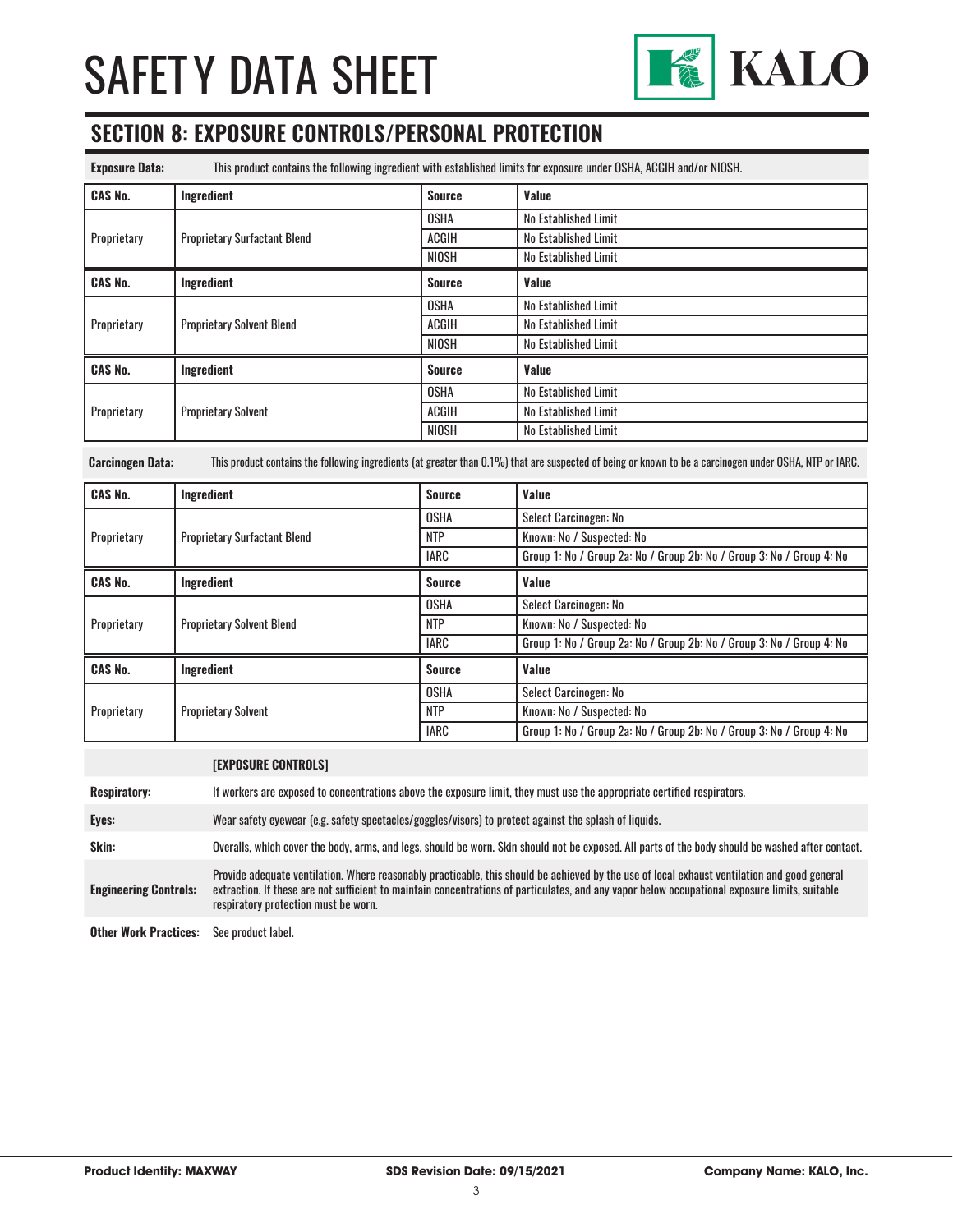

### **SECTION 9: PHYSICAL AND CHEMICAL PROPERTIES**

| Appearance:                   | Viscous Hazy Amber Liquid | <b>Initial Boiling Point/Range:</b>                      | <b>Not Measured</b>            |
|-------------------------------|---------------------------|----------------------------------------------------------|--------------------------------|
| Odor:                         | Mild                      | <b>Melting Point/Range:</b>                              | <b>Not Measured</b>            |
| <b>Odor Threshold:</b>        | <b>Not Measured</b>       | <b>Flammability (Solid, Gas):</b>                        | Not Measured                   |
| pH:                           | 7.5 (NEAT)                | <b>Upper Flammability/Explosive Limits:</b>              | Not Measured                   |
| <b>Specific Gravity:</b>      | 1.25                      | <b>Lower Flammability/Explosive Limits:</b>              | Not Measured                   |
| <b>Flashpoint and Method:</b> | >200°F                    | <b>Decomposition Temperature:</b>                        | Not Measured                   |
| <b>Solubility in Water:</b>   | <b>Not Measured</b>       | <b>Auto-Ignition Temperature:</b>                        | Not Measured                   |
| Viscosity (cSt):              | $500$ cps                 | <b>Volatility:</b>                                       | <b>Not Measured</b>            |
| <b>Viscosity (kinematic):</b> | Not Measured              | <b>Molecular Weight:</b>                                 | Not Measured                   |
| $VOC\%$ :                     | <b>Not Measured</b>       | <b>Oxidizing Properties:</b>                             | <b>Not Measured</b>            |
| Vapor Pressure (Pa):          | <b>Not Measured</b>       | <b>Partition Co-Efficient n-octanol/water (Log Pow):</b> | <b>Not Measured</b>            |
| Vapor Density (air=1):        | <b>Not Measured</b>       | <b>Evaporation Rate (Butyl Acetate=1):</b>               | Not Measured                   |
| Density (water=1):            | <b>Not Measured</b>       | <b>Surface Tension:</b>                                  | Not Measured                   |
| <b>Density (liquid):</b>      | <b>Not Measured</b>       | <b>Particle Size:</b>                                    | <b>Not Measured</b>            |
| <b>Freezing Point:</b>        | $-10^{\circ}$ C           | Other:                                                   | No other relevant information. |

### **SECTION 10: STABILITY AND REACTIVITY**

| <b>Reactivity:</b>                       | Not chemically reactive.                                                                                |
|------------------------------------------|---------------------------------------------------------------------------------------------------------|
| <b>Chemical Stability:</b>               | Stable under normal ambient and anticipated conditions of use.                                          |
| <b>Hazardous Reactions:</b>              | Hazardous reactions not anticipated.                                                                    |
| <b>Conditions To Avoid:</b>              | Extended exposure to high temperatures can cause decomposition. Avoid all possible sources of ignition. |
| <b>Incompatible Materials:</b>           | Oxidizing agents.                                                                                       |
| <b>Hazardous Decomposition Products:</b> | Not anticipated under normal conditions of use.                                                         |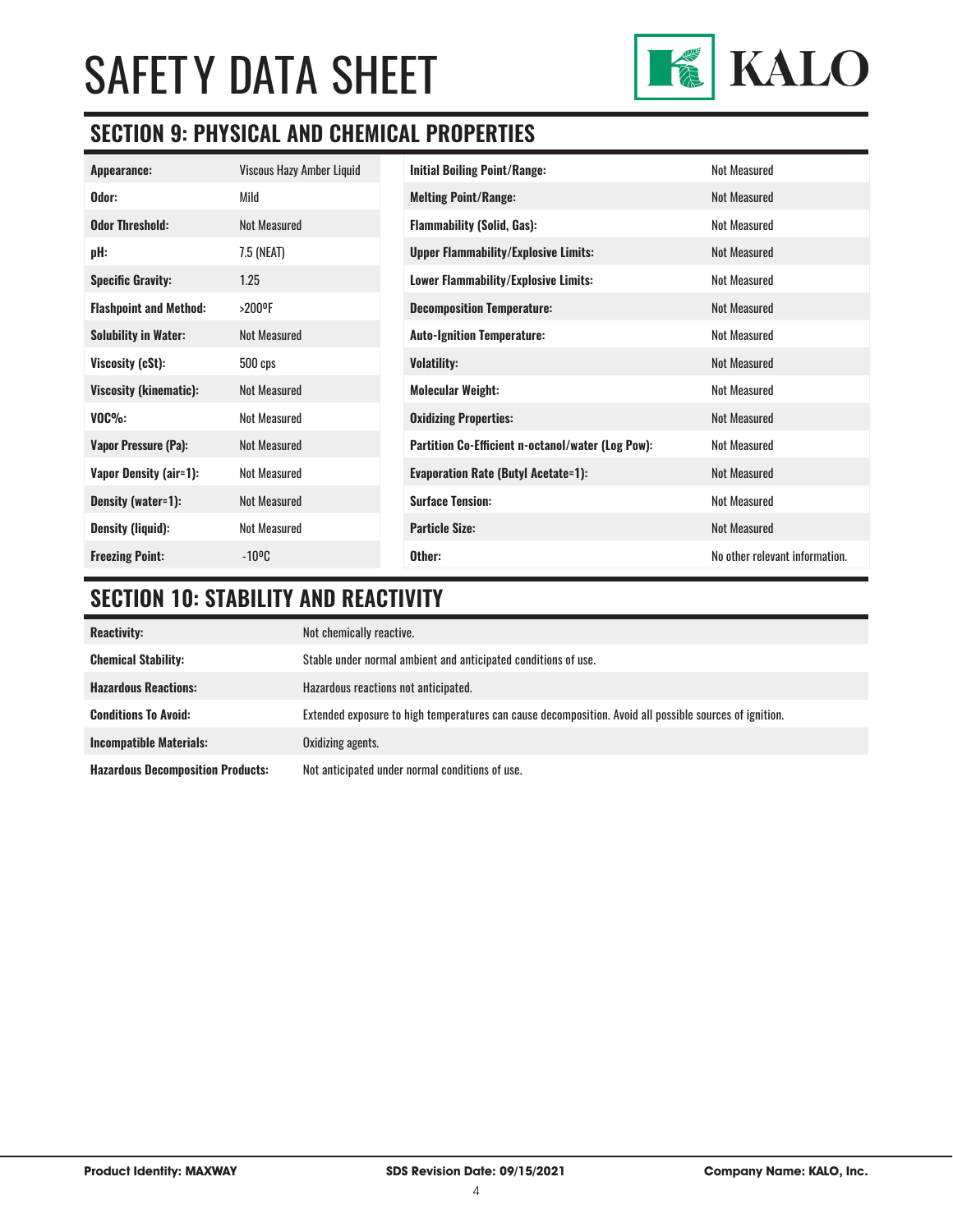

#### **SECTION 11: TOXICOLOGICAL INFORMATION**

|                                                                   | [ACUTE TOXICITY ESTIMATE]                                |                            |
|-------------------------------------------------------------------|----------------------------------------------------------|----------------------------|
| Ingredients:                                                      | <b>Proprietary Surfactant and Solvent Blends</b>         |                            |
| Oral LD50mg/kg:                                                   | >5,000.00 / Category: NA                                 |                            |
| Skin LD50mg/kg:                                                   | No Data Available                                        |                            |
| Inhalation Vapor LC50, mg/L/4hr:                                  | No Data Available                                        |                            |
| Inhalation Dust/Mist LC50, mg/L/4hr:                              | No Data Available                                        |                            |
| <b>Inhalation Gas, LC50, ppm</b>                                  | No Data Available                                        |                            |
| <b>ITEM</b>                                                       | <b>HAZARD</b>                                            | <b>CATEGORY</b>            |
| <b>Acute Toxicity (mouth):</b>                                    | May be harmful if swallowed. (Not adopted by U.S. OSHA.) | 5                          |
| <b>Acute Toxicity (skin):</b>                                     | Not Applicable                                           | $-$                        |
| <b>Acute Toxicity (inhalation):</b>                               | <b>Not Applicable</b>                                    | $\overline{\phantom{a}}$   |
| <b>Skin Corrosion/Irritation:</b>                                 | <b>Causes skin irritation.</b>                           | $\overline{2}$             |
| <b>Eye Damage/Irritation:</b>                                     | <b>Causes serious eye irritation.</b>                    | $\overline{2}$             |
| <b>Sensitization (respiratory):</b>                               | Not Applicable                                           | $\overline{\phantom{a}}$   |
| <b>Sensitization (skin):</b>                                      | May cause an allergic skin reaction.                     | 1                          |
| <b>Germ Toxicity:</b>                                             | Not Applicable                                           | $\overline{\phantom{a}}$   |
| <b>Carcinogenicity:</b>                                           | Not Applicable                                           | $\overline{\phantom{a}}$ . |
| <b>Reproductive Toxicity:</b>                                     | <b>Not Applicable</b>                                    | $\overline{\phantom{a}}$   |
| <b>Specific Target Organ Systemic Toxicity-Single Exposure:</b>   | Not Applicable                                           | $\overline{\phantom{a}}$   |
| <b>Specific Target Organ Systemic Toxicity-Repeated Exposure:</b> | Not Applicable                                           |                            |
| <b>Aspiration Hazard:</b>                                         | <b>Not Applicable</b>                                    | $\overline{\phantom{a}}$   |

### **SECTION 12: ECOLOGICAL INFORMATION**

| Toxicity:                              | Ecotoxicity studies have not been conducted on this preparation. |
|----------------------------------------|------------------------------------------------------------------|
| <b>Persistence and Degradability:</b>  | There is no data available on the preparation itself.            |
| <b>Bioaccumulative Potential:</b>      | Not measured.                                                    |
| <b>Mobility In Soil:</b>               | No data available.                                               |
| <b>Results of PBT and vPvB Assess:</b> | This product contains no PBT/vPvB chemicals.                     |
| <b>Other Adverse Effects:</b>          | No data available.                                               |

### **SECTION 13: DISPOSAL CONSIDERATIONS**

**Waste Treatment Methods:**

Do not allow into drains or water courses. Wastes and emptied containers should be disposed of in accordance with regulations made under the Control of Pollution Act and the Environmental Protection Act. Using information provided in this data sheet advice should be obtained from the Waste Regulation Authority, whether the special waste regulations apply. Dispose of contents in accordance with local and national regulations.